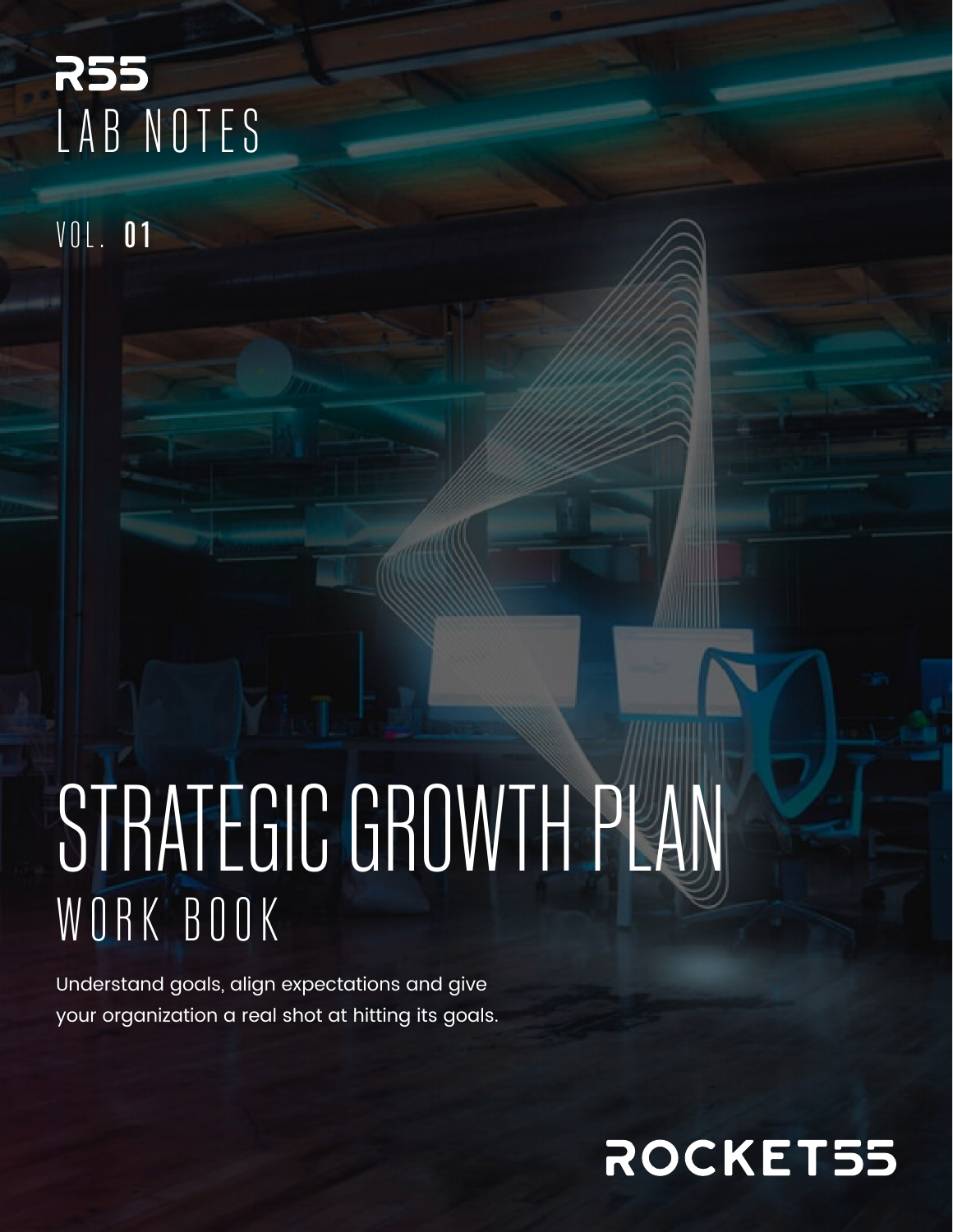# WHAT WILL IT TAKE TO HIT YOUR GROWTH GOALS?

Most every company has a set of revenue growth goals, but very few take the time to plan how they are going to reach those goals. Some companies put the entire weight of the task on the back of outbound sales, but we believe a multichannel marketing approach coupled with strong sales initiatives is the way to accelerate revenue growth beyond your competitor set.

Our B2B Lead Calculator helps you better understand what you need to hit your goals. But where Rocket55 really shines is helping our clients uncover ways to drive revenue into the organization through optimal effort and alignment between marketing channels.

#### B2B LEAD CALCULATOR

| <b>NEW REVENUE GROWTH GOAL</b> | How much additional top-line revenue would you like to<br>grow by in one year? |
|--------------------------------|--------------------------------------------------------------------------------|
| <b>AVERAGE CUSTOMER VALUE</b>  | What is the average revenue you make in one year from<br>a new customer?       |
| <b>APPROXIMATE CLOSE RATE</b>  | Approximately what percent of leads turn into<br>customers?                    |
| <b>NEW LEADS REQUIRED</b>      | You need to generate this many leads to meet your<br>growth goals.             |

| INSTRUCTIONS |                                                                                                                                                                                                                                                                                                           |  |
|--------------|-----------------------------------------------------------------------------------------------------------------------------------------------------------------------------------------------------------------------------------------------------------------------------------------------------------|--|
|              | To calculate the number of leads you will need in one year to reach your revenue growth goals, multiply your                                                                                                                                                                                              |  |
|              | Average Customer Value by your Close Rate. Then divide your Revenue Growth Goal by the number you just                                                                                                                                                                                                    |  |
|              | calculated. This number is how many New Leads you need in one year to reach your Revenue Growth Goal.                                                                                                                                                                                                     |  |
|              |                                                                                                                                                                                                                                                                                                           |  |
|              | $\frac{1}{2}$ (x $\frac{1}{2}$ x $\frac{1}{2}$ x $\frac{1}{2}$ x $\frac{1}{2}$ x $\frac{1}{2}$ x $\frac{1}{2}$ x $\frac{1}{2}$ x $\frac{1}{2}$ x $\frac{1}{2}$ x $\frac{1}{2}$ x $\frac{1}{2}$ x $\frac{1}{2}$ x $\frac{1}{2}$ x $\frac{1}{2}$ x $\frac{1}{2}$ x $\frac{1}{2}$ x $\frac{1}{2}$ x $\frac{$ |  |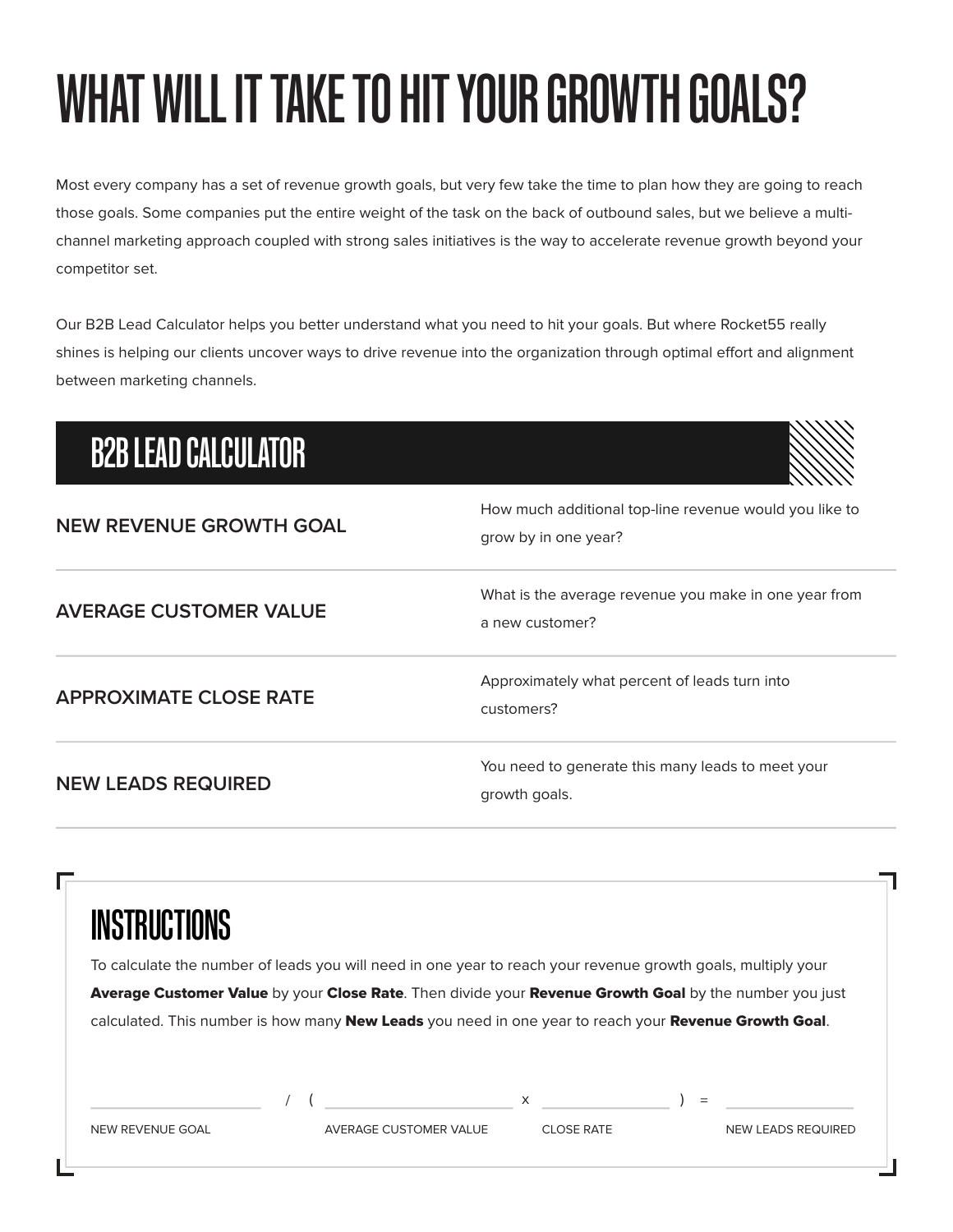|                                                                                            | <b>LEVEL OF PRIORITY:</b><br><b>SEGMENT STRATEGY</b>                               | <b>WHO OWNS?</b> |  |  |  |  |
|--------------------------------------------------------------------------------------------|------------------------------------------------------------------------------------|------------------|--|--|--|--|
| Do you know the kind of clients you most want to connect with?<br>Y / N                    |                                                                                    |                  |  |  |  |  |
| Y / N                                                                                      | Do you understand what their pains and positive outcomes look like?                |                  |  |  |  |  |
| Desired Outcome: Sell more to companies that make good/profitable clients.                 |                                                                                    |                  |  |  |  |  |
| <b>WEBSITE</b>                                                                             | <b>LEVEL OF PRIORITY:</b>                                                          | <b>WHO OWNS?</b> |  |  |  |  |
| Y/N                                                                                        | Do you know how your website compares to your closest competitors?                 |                  |  |  |  |  |
| Does it appropriately guide them through the buying journey?<br>Y / N                      |                                                                                    |                  |  |  |  |  |
| Desired Outcome: Sell more to companies that make good/profitable clients.                 |                                                                                    |                  |  |  |  |  |
| <b>SEO</b>                                                                                 | <b>LEVEL OF PRIORITY:</b>                                                          | <b>WHO OWNS?</b> |  |  |  |  |
| Y / N                                                                                      | Do you know what search phrases are most effective for your business?              |                  |  |  |  |  |
| Y / N                                                                                      | Do you know where you rank compared to your competition for high-value phrases?    |                  |  |  |  |  |
| Desired Outcome: Sell more to companies that make good/profitable clients.                 |                                                                                    |                  |  |  |  |  |
| <b>PPC</b>                                                                                 | <b>LEVEL OF PRIORITY:</b>                                                          | <b>WHO OWNS?</b> |  |  |  |  |
| Y / N                                                                                      | Have you set an acceptable cost-per-client acquisition in your model?              |                  |  |  |  |  |
| Are you re-engaging with your customers after they've been to your website?<br>Y / N       |                                                                                    |                  |  |  |  |  |
|                                                                                            | Desired Outcome: Sell more to companies that make good/profitable clients.         |                  |  |  |  |  |
|                                                                                            | <b>LEVEL OF PRIORITY:</b><br><b>PAID SOCIAL</b>                                    | <b>WHO OWNS?</b> |  |  |  |  |
| Y / N                                                                                      | Do you know how often your ads are being seen and interacted with on social media? |                  |  |  |  |  |
| Y / N                                                                                      | Which types of social campaigns perform the best for your business model?          |                  |  |  |  |  |
|                                                                                            | Desired Outcome: Sell more to companies that make good/profitable clients.         |                  |  |  |  |  |
|                                                                                            | <b>LEVEL OF PRIORITY:</b><br><b>ANALYTICS</b>                                      | <b>WHO OWNS?</b> |  |  |  |  |
| Y / N                                                                                      | Do you know how engaged your audience is once they arrive at your website?         |                  |  |  |  |  |
| Do you know the path(s) users take when utilizing your website?<br>Y / N                   |                                                                                    |                  |  |  |  |  |
| Desired Outcome: Sell more to companies that make good/profitable clients.                 |                                                                                    |                  |  |  |  |  |
|                                                                                            | <b>LEVEL OF PRIORITY:</b><br><b>CONVERSION OPTIMIZATION</b>                        | <b>WHO OWNS?</b> |  |  |  |  |
| Do you understand where and why users leave your site without converting?<br>Y / N         |                                                                                    |                  |  |  |  |  |
| Y / N                                                                                      | Does your website provide a clear next step for users to engage with you?          |                  |  |  |  |  |
| Desired Outcome: Sell more to companies that make good/profitable clients.                 |                                                                                    |                  |  |  |  |  |
|                                                                                            | <b>LEVEL OF PRIORITY:</b><br><b>MARKETING AUTOMATION</b>                           | <b>WHO OWNS?</b> |  |  |  |  |
| Are you re-engaging with prospects after they've shown an interest in your brand?<br>Y / N |                                                                                    |                  |  |  |  |  |
| Do you know how many prospects you have which you can market to?<br>Y / N                  |                                                                                    |                  |  |  |  |  |
| Desired Outcome: Sell more to companies that make good/profitable clients.                 |                                                                                    |                  |  |  |  |  |
|                                                                                            | <b>WHO OWNS?</b><br><b>LEVEL OF PRIORITY:</b><br><b>SALES ENABLEMENT</b>           |                  |  |  |  |  |
| Are you tracking leads through the sales process?<br>Y / N                                 |                                                                                    |                  |  |  |  |  |

Y / N Does your sales team have the right resources to re-engage with prospects?

*Desired Outcome*: Sell more to companies that make good/profitable clients.